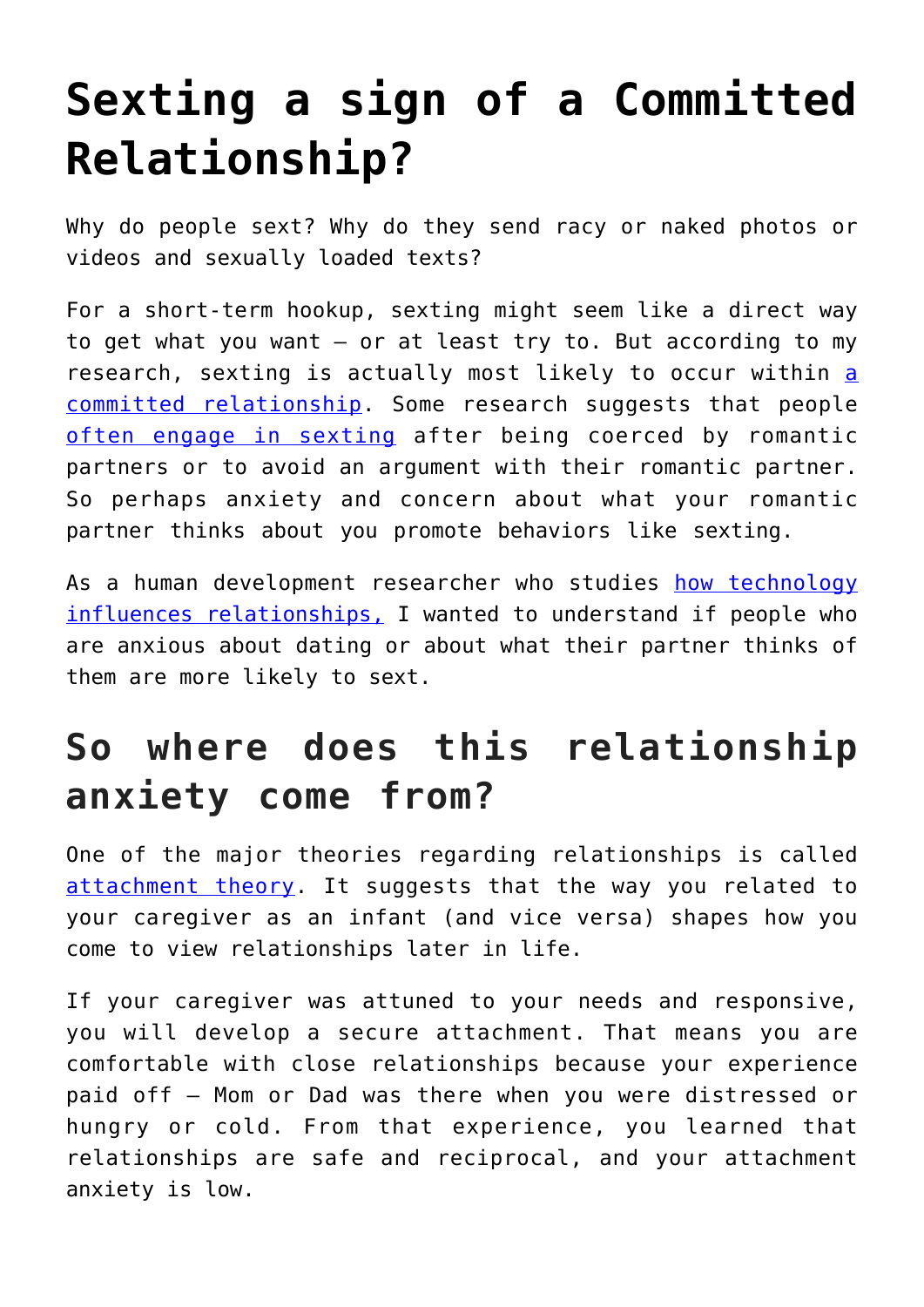But if your caregiver was not so attuned to your needs, was intrusive or inattentive, you might develop what is called an insecure attachment. If something you wanted emotionally or physically (like comfort) went unfulfilled, you might end up anxious about relationships as an adult. You might realize that relationships may not be trustworthy, not invest in close relationships, and avoid intimacy all together.

## **Do people sext because of relational anxiety?**

My colleagues, Michelle Drouin and Rakel Delevi, and I hypothesized that people who were afraid of being single or had dating anxiety and who were, at the same time, anxious or insecure in their attachment style would be more likely to sext. We also thought these singles would be more likely to sext their romantic partners, even when their relationship wasn't very committed.

We gave 459 unmarried, heterosexual, undergraduate students an [online questionnaire](http://www.tandfonline.com/doi/full/10.1080/00224499.2016.1181147#.V3vQZTkrKAw) to learn more about how relational anxiety influences sexting behavior. It covered questions measuring their sexting behaviors, relationship commitment needed to engage in sexting, their fear of being single, their dating anxiety and their attachment style (secure or insecure). Half of the people who took the survey were single, and about 71 percent were female.

We found that people in romantic relationships – whether of long or short duration – were more likely to have sexted than those who did not have romantic partners. There were no gender differences for engaging in sexting, except that males were more likely than females to have sent a text propositioning sexual activity.

We also found that, generally, dating anxiety from fear of negative evaluation from the romantic partner (basically,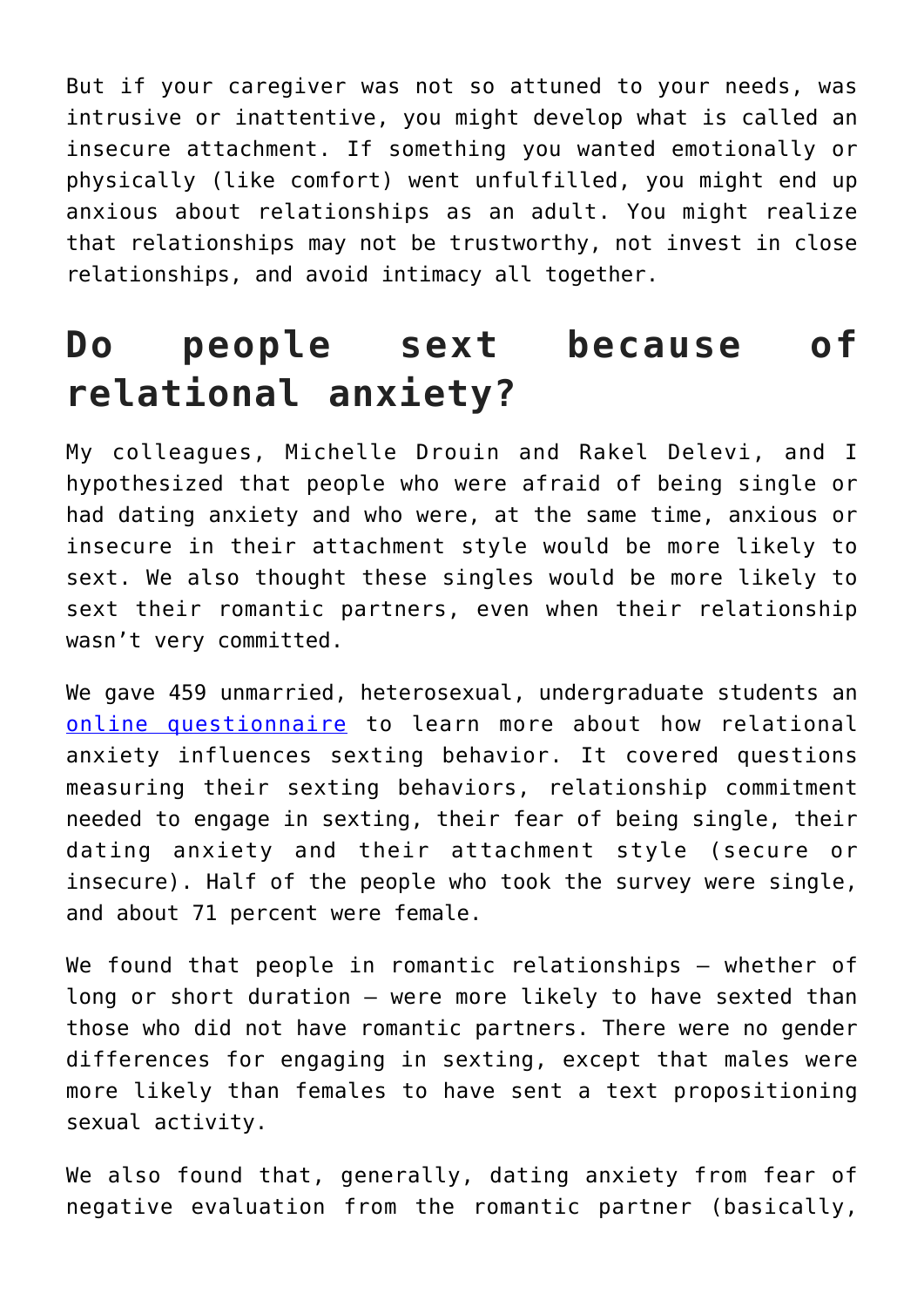worrying about what your partner thinks of you) and having a more secure attachment style (i.e., comfort with intimacy and close relationships) predicted if someone had sent a sexually suggestive photo or video, a picture in underwear or lingerie, a nude photo or a sexually suggestive text.

We expected to find that anxiety would prompt people to sext but were surprised that comfort with intimacy related to sexting behaviors. We also expected to find that sexting would occur in relationships without a lot of commitment, meaning that we thought that sexting would be part of the wooing.

But it turns out that people who are comfortable with close relationships (a secure attachment style) and also worry about what their partner might think of them are more likely to engage in sexting, but only if there some level of commitment in the relationship.

So our hypothesis was only partially confirmed.

## **What's dating anxiety got to do with it?**

What this tells us is that people may be concerned with pleasing their partner's desire – or perceived desire – to engage in sexting and that it is the comfort with intimacy in relationships that may allow sexting to occur. And, when there is greater relationship commitment, this continues to be the case.

It appears that there is less stigma and greater comfort with sexting, provided that one perceives that his or her partner wants to sext and if there is a degree of relationship commitment.

So, a little sexting within a relationship might not be too bad.